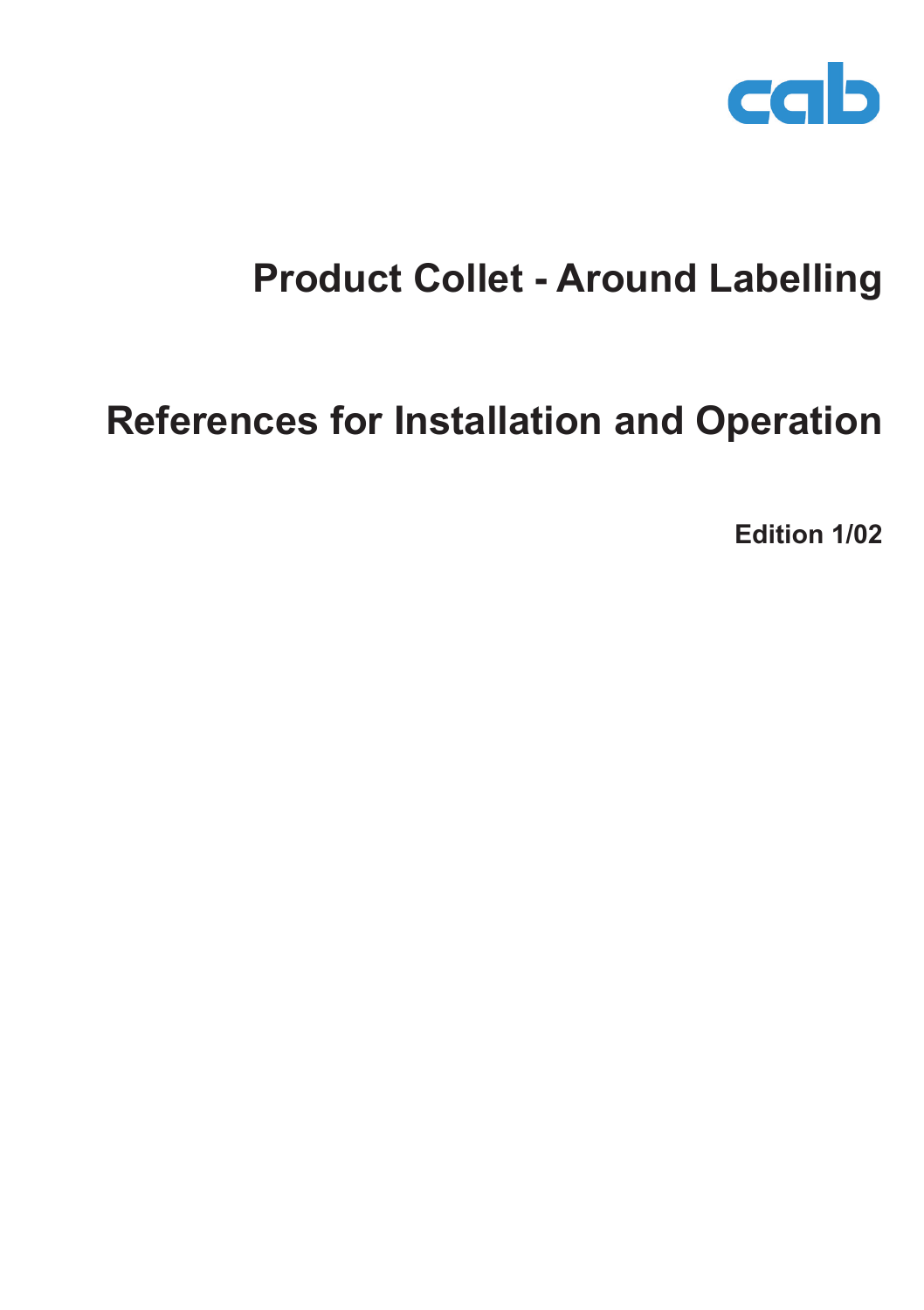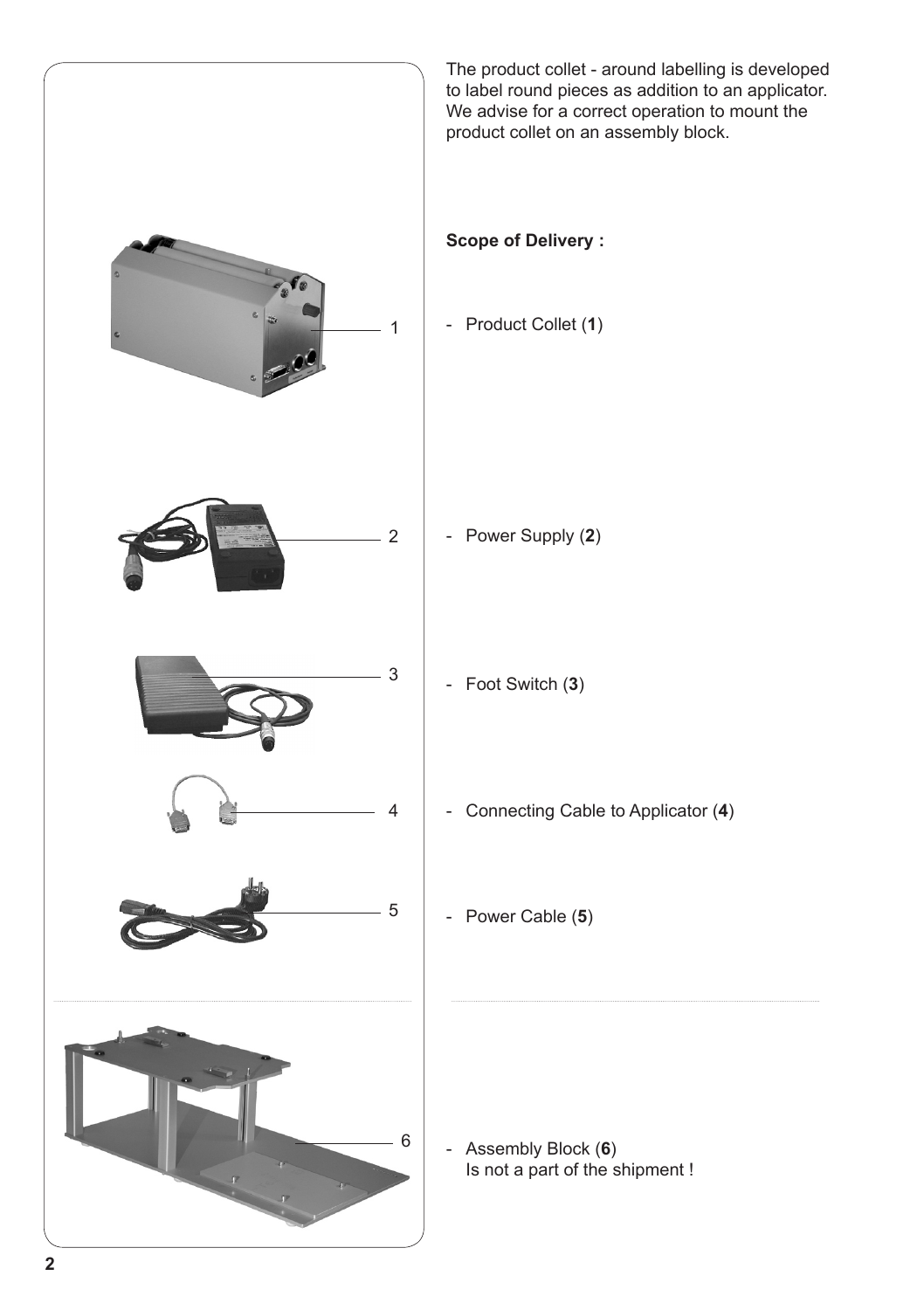

## **Installation Instruction :**

- Mount the printer on the assembly block at first.
- Loose the handholds (**12**) and push the interlock (**8**) to the stopper in the middle of the plate (**9**).
- Attach the printer with applicator on the positioning bolts (**7**) of the assembly block The holes in the base plate must be over the bolts.
- Push the interlock (**8**) over the curved corner of the printer and tighten the handholds (**12**) .
- Attach the product collet (**1**), adjust it and tighten the both screws (**14**) in the long holes (**13** of product collet.

- Connect power supply to product collet by a connection between power supply cable and the 4-pin input jack (**17**).
- Plug in the cable of the foot switch in the 5-pin input jack (**16**) of the product collet.
- Connect the product collet to the applicator via the 15-pin interface (**15**) by the cable (**4**).
- Use a grounded power socket for power supply.

## **Operation :**

- Lay the product (**18**) which will be labeled on the roller (**19**) of the product collet.
- It's important that the product are positioned parallel to the pad of the applicator. It's possible to move the System of printer and applicator to adjust it parallel to the product via the two screws (**10**).
- To adjust the assembly block sideways use the handhold (**11**).